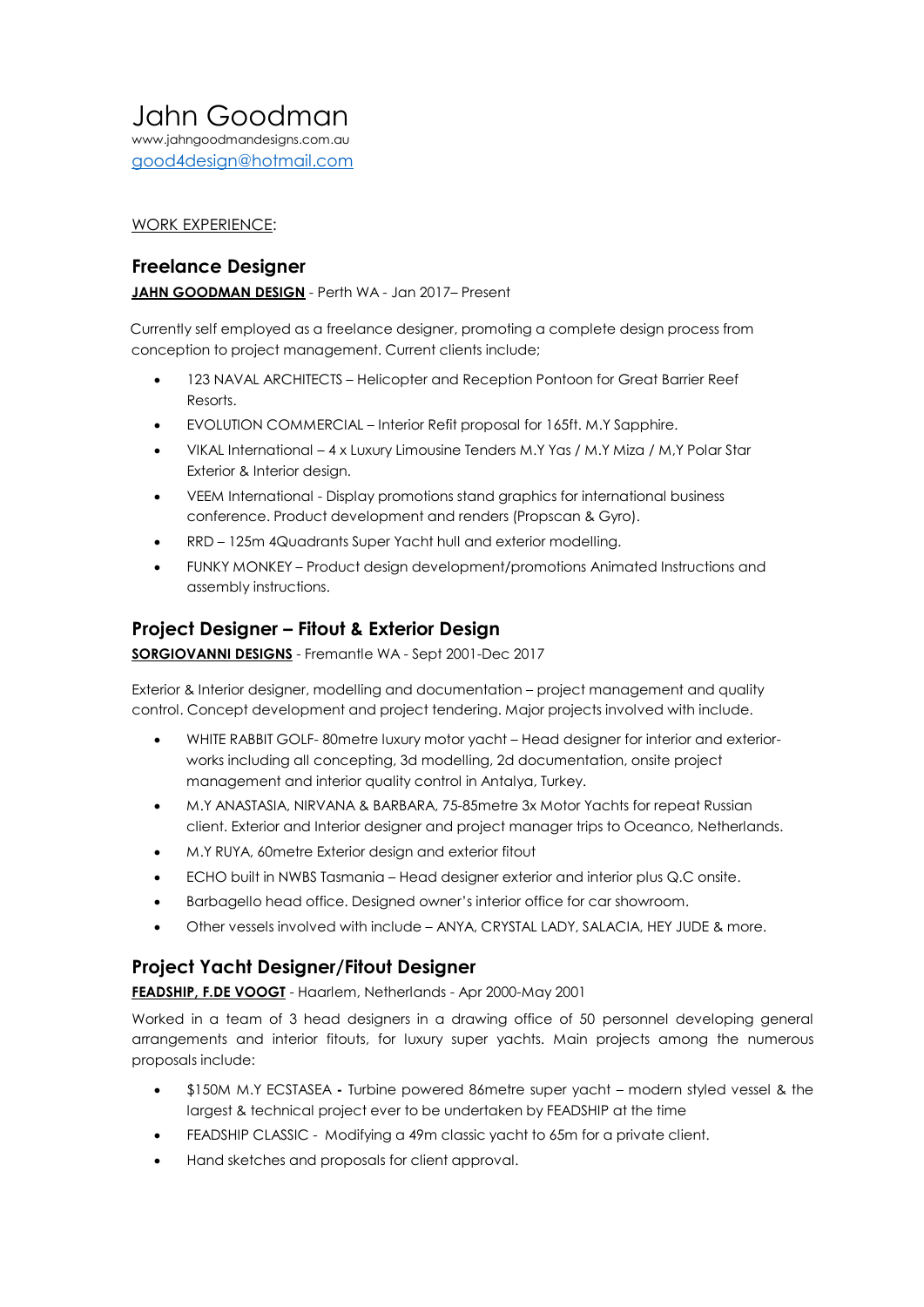# **Interior Fitout Designer**

**ZURETTI INTERIOR DESIGNERS** - Geneva, Switzerland - Jan 1999-Jan2000

Designed developed and documented the interiors for private luxury vessels and apartments.

- "BENETTI VISION" -50m. private yacht built in conjunction with Benetti shipyard, Viareggio, Italy.
	- The interior was designed with a strong classical theme.
- M.Y AMBROSIA worked on the initial contract sketches for tender.

## **Designer and Illustrator**

**COMPORP ARCHITECTS** - Adelaide SA - Dec 1998-May 1999

Graphic and Interior Designer. I worked on concepting interior and promotional graphics for a number of hotel bars and casinos, both new and those to be refitted.

- REEF CASINO Cairns Gaming room interior concept.
- COBCOGLA DISTRICT CLUB Update exterior façade and game room.
- MARTY'S ON THE BEACH Bar and restaurant concept sketches.
- SEAFORD RISE HOTEL Gaming room and casino promotion and development
- ARISTOCRAT Gaming room theme graphics for Great Southern Hotel, Tully Hotel & Bridge Hotel

# **Interior Fitout Design Draftsman**

## **INTERNATIONAL CATAMARANS (INCAT)** - Hobart Tasmania - Mar 1994-Aug 1997

Worked with a large design and manufacturing team involved in the research, design development and construction of High speed Catamaran Ferries. In my time there I was involved in 8 vessels 3 of which were co-ordinated by myself.

 STENA LINK - High speed catamaran ferries up to 95M – detailed interior including duty free shops restaurants, toilets, passenger lounges and technical crew areas.

## OTHER DESIGN ACHIEVEMENTS:

- **Superyacht Awards** 2004–Innovation Award at the Superyacht awards.
- **Architecture –** Privately commissioned to design house extensions for council approval.
- **Style-Inc -** Privately commissioned to 3D design and document a series of hand tools for KWIK and Lazza Tools a couple of which have now reached the Market
- **The Picture Gallery -** HOBART Exhibition of pastels at "The Picture Gallery", Hobart, Tas.
- **Byrantoor Bank -** AMSTERDAM Privately commissioned to make architectural perspective illustrations for a book depicting the historical buildings owned by the bank.
- **Haarlem youth Hostel -** HOLLAND Employed to design an architectural extension for the existing building. The design comprised of a lounge bar with exterior café style terrace.
- **Coeur des Gens -** LYON, FRANCE Exhibited 10 drawings for an exhibition titled "Je Te Regarde, Me Regarder" (Watching you watching me) organised by the New Eden Association.
- **EEA National Pedal Prix**. ADELAIDE Involved in the construction of a Canon sponsored pedal powered vehicle for the EEA National Pedal Prix. The entrant won the Innovation Award and competed successfully.
- **Dunlite Power Generation Competition** ADELAIDE Second prize. The competition involved developing a proposed large scale generator to be manufactured and placed on the international market.